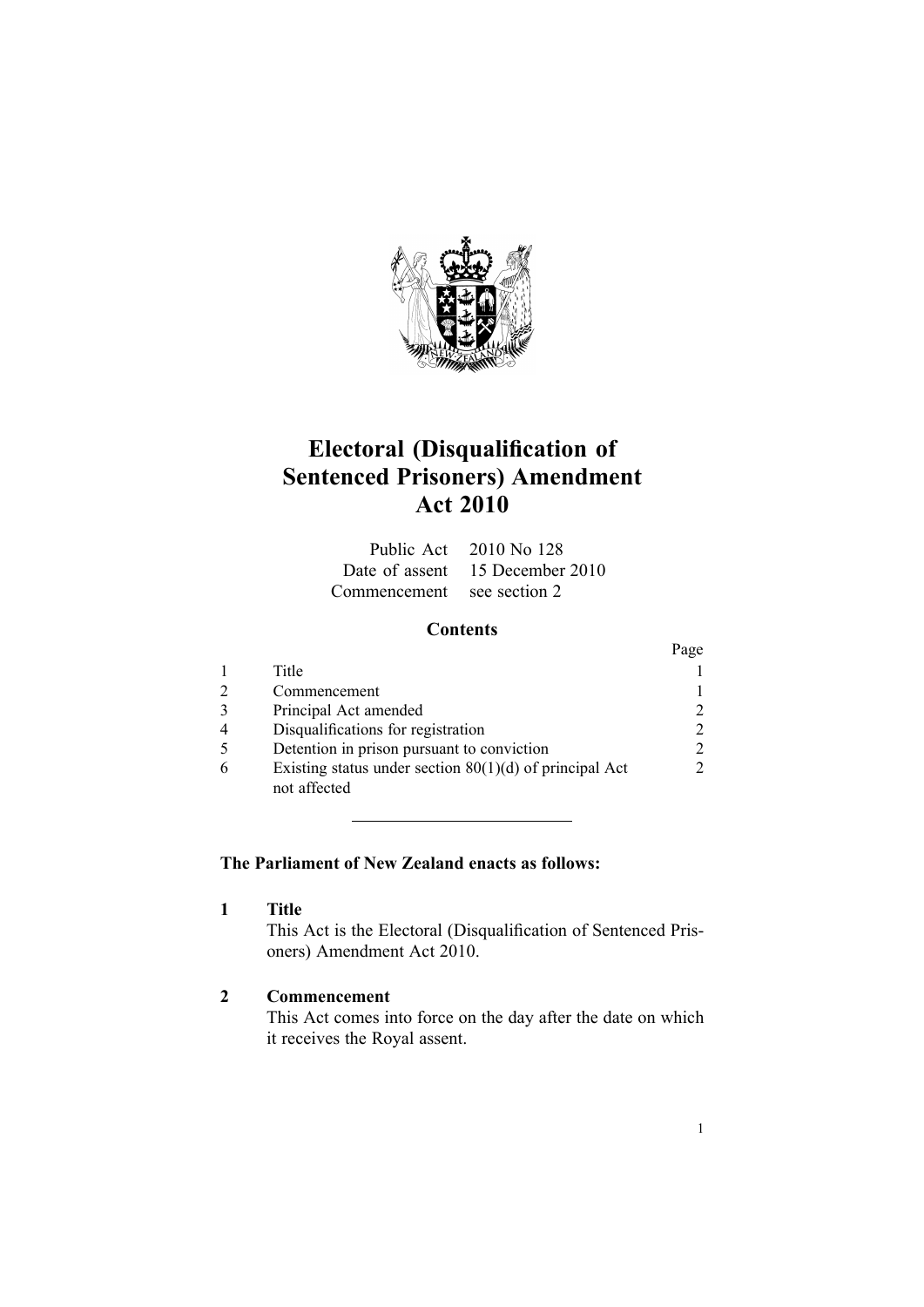| <b>Electoral (Disqualification of Sentenced</b> |  |
|-------------------------------------------------|--|
| <b>Prisoners)</b> Amendment Act 2010            |  |

**Prisoners) Amendment Act 2010** 2010 No 128

## **3 Principal Act amended**

This Act amends the [Electoral](http://www.legislation.govt.nz/pdflink.aspx?id=DLM307518) Act 1993.

#### **4 Disqualifications for registration**

Section 80(1) is amended by repealing paragraph (d) and substituting the following paragraph:

"(d) <sup>a</sup> person who is detained in <sup>a</sup> prison pursuan<sup>t</sup> to <sup>a</sup> sentence of imprisonment imposed after the commencement of the Electoral (Disqualification of Sentenced Prisoners) Amendment Act 2010:".

### **5 Detention in prison pursuant to conviction**

- (1) The heading to [section](http://www.legislation.govt.nz/pdflink.aspx?id=DLM308846) 81 is amended by omitting "**conviction**" and substituting "**sentence of imprisonment**".
- (2) Section  $81(1)(b)$  is amended by omitting "; and".
- (3) Section  $81(1)(c)$  is repealed.
- (4) [Section](http://www.legislation.govt.nz/pdflink.aspx?id=DLM308846) 81 is amended by adding the following subsection:
- "(3) In subsection (1), **prison manager** has the meaning given to it by section 3(1) of the Corrections Act 2004."

## **6 Existing status under section 80(1)(d) of principal Act not affected**

To avoid doubt,—

- (a) <sup>a</sup> person who is disqualified for registration as an elector by section  $80(1)(d)$  of the principal Act immediately before the commencement of this Act continues to be disqualified for registration as an elector as if this Act had not been enacted; and
- (b) <sup>a</sup> person who is not disqualified for registration as an elector by section  $80(1)(d)$  of the principal Act immediately before the commencement of this Act is not disqualified for registration as an elector by that section (as substituted) immediately after the commencement of this Act on the ground of an existing sentence of imprisonment; and
- (c) section 4 of this Act does not override [section](http://www.legislation.govt.nz/pdflink.aspx?id=DLM31486) 17 of the Interpretation Act 1999.

#### <span id="page-1-0"></span><sup>s</sup> 3